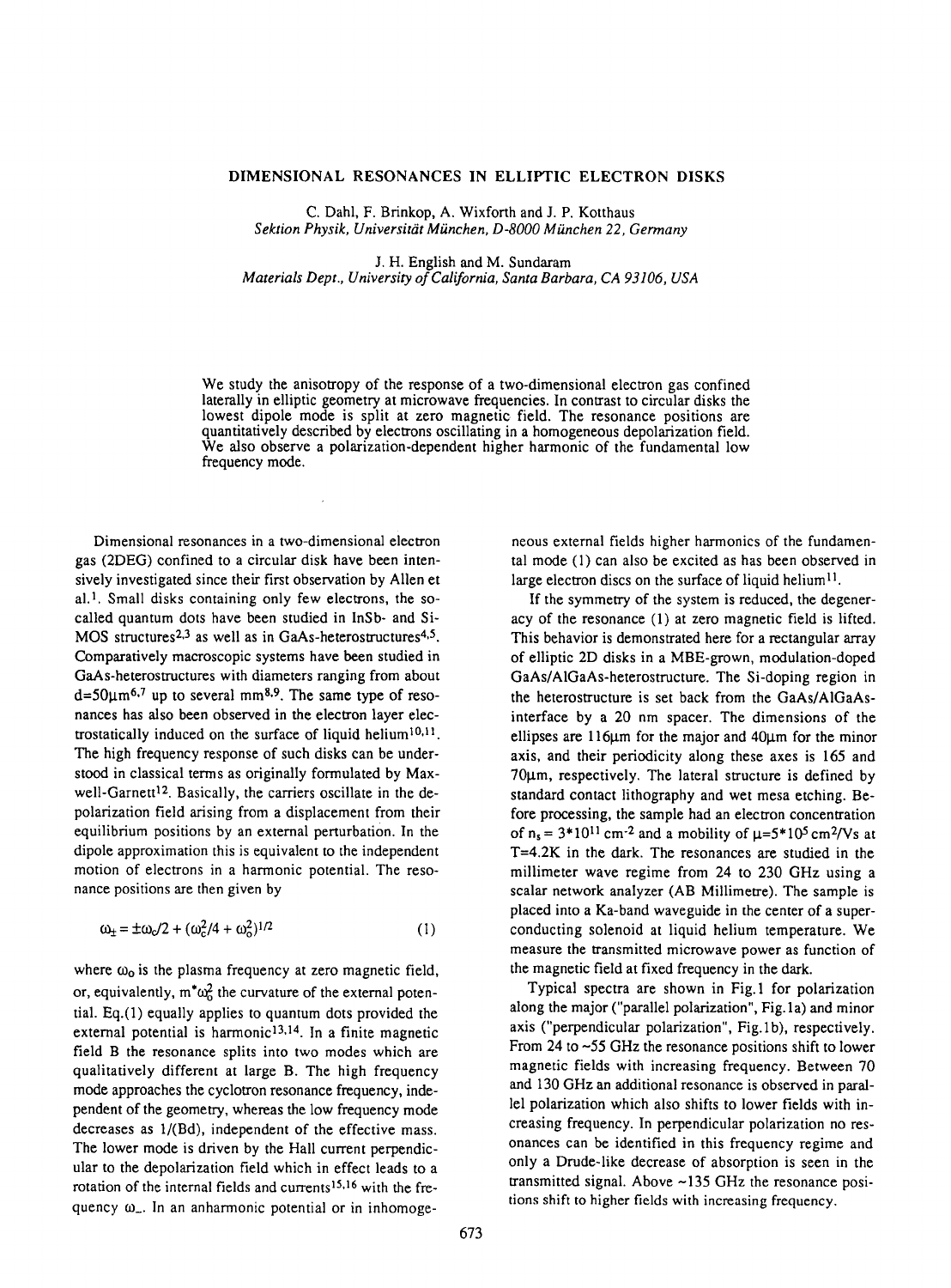

Fig. 1. Transmitted millimeter wave signal versus the magnetic field of  $116*40 \mu m$  electron ellipses at T=2K for

a) parallel polarization (millimeter wave polarized along the major axis),  $n_s = 3.4*10^{11}$  cm<sup>-2</sup>,

b) perpendicular polarization (millimeter wave polarized along the minor axis),  $n_s = 2.8*10^{11}$  cm<sup>-2</sup>.

The traces are offset for clarity. The different densities  $n_s$  in (a) and (b) are a consequence of two different cooldown cycles. Note the different scales in the upper and lower part of (b).

To explain the resonance positions quantitatively, we model the 2D electron ellipses as thin 3D ellipsoids with thickness  $2c$  and semimajor and semiminor axes  $a$  and  $b$ and neglect electrostatic coupling between different ellipses. In such a system the effective conductivity tensor is readily obtained by solving the classical equations of motion:

$$
\sigma_{eff} = \frac{i \omega n e^2 / m^*}{(\omega^2 - \omega_x^2 + i \omega / \tau)(\omega^2 - \omega_y^2 + i \omega / \tau) - \omega^2 \omega_c^2}
$$

$$
\times \begin{pmatrix} \omega^2 - \omega_y^2 + i \omega / \tau & -i \omega \omega_c \\ i \omega \omega_c & \omega^2 - \omega_x^2 + i \omega / \tau \end{pmatrix} \qquad (2)
$$

The quantities

$$
\omega_x^2 = \omega_p^2 L_x
$$
  
\n
$$
\omega_y^2 = \omega_p^2 L_y
$$
\n(3)

are the plasma frequencies of the ellipsoid at B=0 for polarization parallel and perpendicular to the major axis, respectively. In eq.(3)  $\omega_{\rm p}$  is the plasma frequency of the homogeneous 3D electron gas. The effective conductivity tensor relates the current to the external field rather than to the total field  $E=E_{ext}LP$  and hence describes the power absorbed from the applied millimeter wave field. The components of the (diagonal) depolarization tensor<sup>17</sup> L

$$
L_{x} = \frac{cb}{a^{2}} \frac{K(\eta) - E(\eta)}{\eta^{2}}
$$
  
\n
$$
L_{y} = \frac{c}{b} \frac{E(\eta) - (1 - \eta^{2})K(\eta)}{\eta^{2}}
$$
\n(4)

represent the influence of the geometry on the depolarization field and thus the restoring force when the mobile carriers are displaced by the external field with respect to the background charge. Here, K and E are complete elliptic integrals and  $\eta^2$ =1-b<sup>2</sup>/a<sup>2</sup> is the eccentricity of the ellipse. For  $c \triangleleft b$  one can introduce the sheet density via n<sub>s</sub>  $= nV/A$  where V is the volume and A the projected area of the ellipsoid so that

$$
\omega_x^2 = \frac{3n_s e^2 b}{4E \epsilon_0 m^* a^2} \frac{K(\eta) - E(\eta)}{\eta^2}
$$
  

$$
\omega_y^2 = \frac{3n_s e^2}{4E \epsilon_0 m^* b} \frac{E(\eta) - (1 - \eta^2) K(\eta)}{\eta^2}.
$$
 (5)

From (2) we obtain the resonance positions (for  $\omega t$  i) as function of the magnetic field:

$$
\omega_{\pm}^2=(\omega_x^2+\omega_y^2+\omega_c^2)/2\pm\{(\omega_x^2+\omega_y^2+\omega_c^2)^2/4-\omega_x^2\,\omega_y^2\}^{1/2}.\eqno(6)
$$

In Fig.2 we compare experimentally observed frequencies in their dependence on the magnetic field with calculated ones for both polarizations. For the case of parallel polarization the best fit to the resonance positions according to eq.(6) is obtained with  $\omega_x/2\pi = 63$  GHz and  $\omega_{\rm v}/2\pi$ =140 GHz using an appropriate effective mass of  $m^*$ =0.069 $m_e$ . With the experimentally determined density  $n_s = 3.4*10^{11}$ cm<sup>-2</sup> and the dielectric constant for the half space,  $\epsilon = (\epsilon_{GaAs}+1)/2=6.8$ , eq. (5) yields  $\omega_x/2\pi=64$  GHz and  $\omega_{\nu}/2\pi$ =143 GHz well consistent with the above values. The density is obtained from Shubnikov-de Haas oscillations visible in the microwave signal for lower frequencies at T=2K. Thermal cycling of the sample between the two different polarization measurements is the origin of the somewhat lower density  $n_s=2.8*10^{11}cm^{-2}$  that is ob-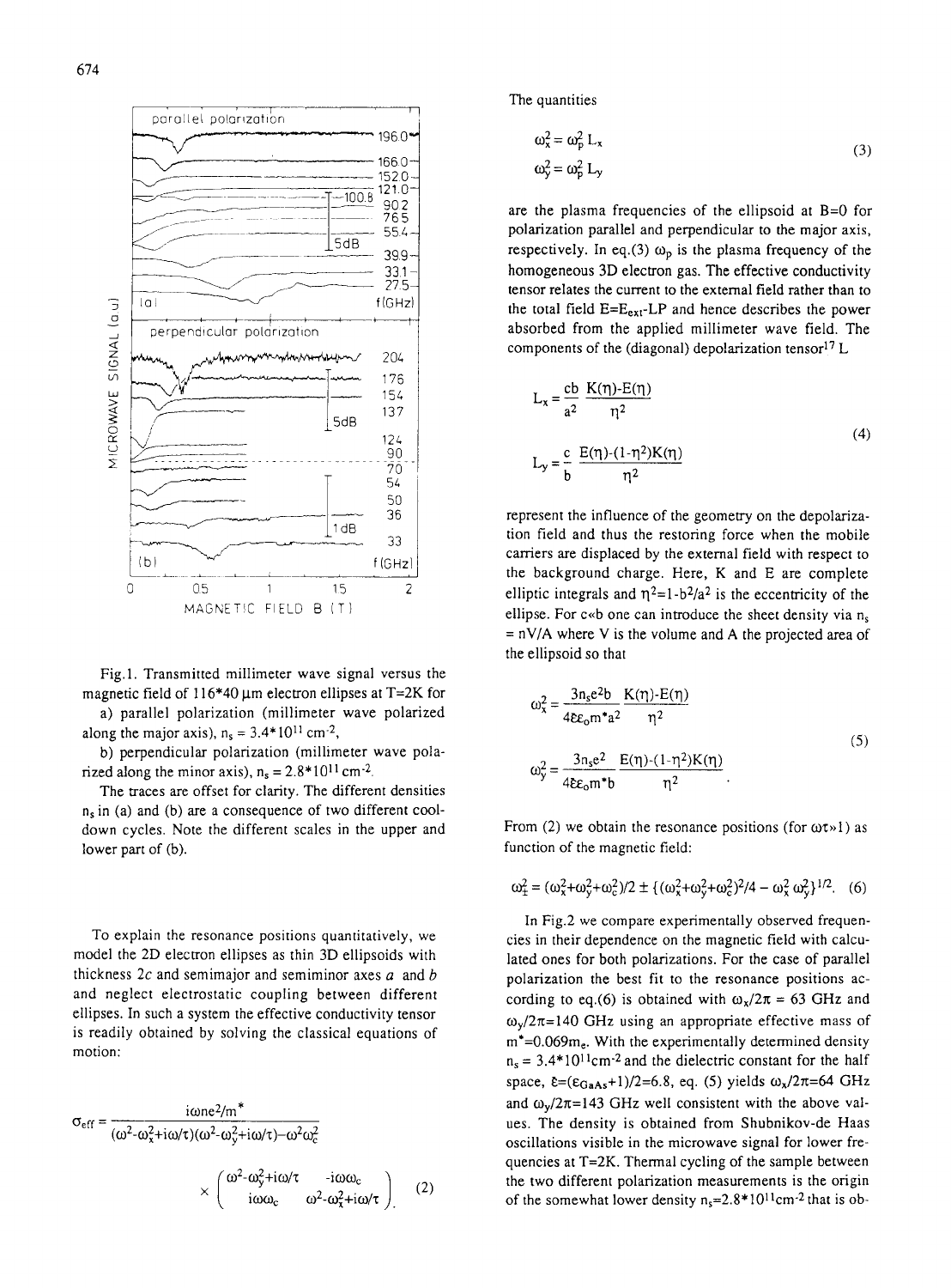

Fig.2. Resonance positions of the traces displayed in Fig. 1. The lines are fits according to eq.(6), for the parallel  $(--)$  and perpendicular  $(--)$  geometry, respectively, with fit parameters given in the text.

tained for the measurements in perpendicular polarization. This results in lower plasma frequencies  $\omega_x/2\pi=59$  GHz and  $\omega_{\rm v}/2\pi$ =130 GHz, values that are both in good agreement with eq.(5).

At zero magnetic field only the mode with the same polarization as the incident radiation is excited. This is different in a finite magnetic field, since the modes are no longer linearly polarized. The oscillator strength of the individual modes, however, still depends on the polarization. This can be seen in the transmission traces of Fig.l, particularly for the lower mode. For polarization along the major axis the signal of the lower mode is considerably stronger than for polarization along the minor axis.

For the low frequency branch the resonance positions at higher magnetic fields are seen to be higher than eq.(6) suggests. This feature has been observed for circular disks before6 and reveals the limits of the ellipsoidal model, whose main disadvantage is the implicit assumption of a nonuniform sheet density.

As mentioned above a further resonance appears in parallel polarization, We interpret this mode as a higher harmonic with respect to the "radial" mode index. Modes with higher azimuthal index are not excited in an external dipole field. Similar excitations have been observed in circular electron discs on the surface of liquid helium<sup>11</sup>. In the elliptic system this mode is also no longer degenerate at B=0, and we here observe its low frequency branch which (at B=0) is also polarized along the major axis. At finite magnetic fields this resonance should in principle be observable in the "wrong" polarization as well, but is presumably too weak to be seen here. Hence for perpendicular polarization the signal only exhibits a Drude-like tail in the frequency regime between  $\omega_x/2\pi$  and  $\omega_y/2\pi$ . The magnetic field dependence of the harmonic mode is, however,

different from the analogous circular mode. Presently, we have no quantitative theory of such modes in the elliptic case. However, we expect the upper branch of this higher harmonic to be well above  $\omega_v/2\pi$  and therefore not accessible to our present experimental setup. At high magnetic fields the response of the system should be isotropic with  $\omega_{\infty} \omega_{\infty}/\omega_{\rm c}$  and  $\omega_{+} \approx \omega_{\rm c}$  to leading order in  $\omega_{\rm c}$ , i.e. the ellipse then behaves equivalently to a circular disk with plasma frequency  $\omega_{0}=(\omega,\omega_{v})^{1/2}$ .

In conclusion we have observed plasma resonances of elliptic 2D electron disks in the millimeter wave regime. In contrast to geometries with fourfold symmetry the lowest dipole modes are no longer degenerate at zero magnetic field. Their values agree well with the classical Maxwell-Garnett theory<sup>12</sup> with the system modelled as uncoupled thin 3D ellipsoids. This indicates that electrostatic coupling of the elliptic disks is not important here. At higher magnetic fields the resonance positions of the low frequency mode deviate from the ellipsoidal model. Here a truly 2D calculation would be more appropriate. The anisotropy of the response is seen as a dependence of the signal strength of the low frequency mode on the polarization. Above the fundamental low frequency mode the system shows a second branch of polarizationdependent resonances which shift to lower magnetic fields with increasing frequency. In analogy to the spectrum observed in circular disks we believe this mode to be a higher harmonic with respect to the radial mode index, generalized to the elliptic geometry.

Acknowledgement- We gratefully acknowledge financial support by the Deutsche Forschungsgemeinschaft and the ESPRIT Basic Research Action.

## **References**

- <sup>1</sup>S.J. Allen, Jr., H.L. Störmer, and J.C.M. Hwang, Phys. Rev. B 28, 4875 (1983)
- 2Ch. Sikorski and U. Merkt, Phys. Rev. Lett. 62, 2164 (1989)
- 3j. Alsmeier, E. Batke and J.P. Kotthaus, Phys. Rev. B 41, 1699 (1990)
- 4A. Lorke, J.P. Kotthaus, and K. Ploog, Phys. Rev. Lett. 64, 2559 (1990)
- ST. Demel, D. Heitmann, P. Grambow, and K. Hoog, Phys. Rev. Lett. 64, 788 (1990)
- 6F. Brinkop, C. Dahl, J.P. Kotthaus, G. Weimann, and W. Schlapp, in *High Magnetic Fields in Semiconductor Physics III,* edited by G.Landwehr (Springer, Heidelberg, 1991)
- 7L.A. Galchenkov, I.M. Grodnenskii, M.V. Kostovetskii, O.R. Matov, B.A. Medvedev, and V.G. Mokerov, Fiz. Tekh. Poluprovodn. 22, 1196 (1988) [Sov. Phys. Semicond. 22, 757 (1988)]
- SM. Wassermeier, J. Oshinowo, J.P. Kotthaus, A.H. MacDonald, C.T. Foxon, and J.J. Harris, Phys. Rev. B 41, 10287 (1990)